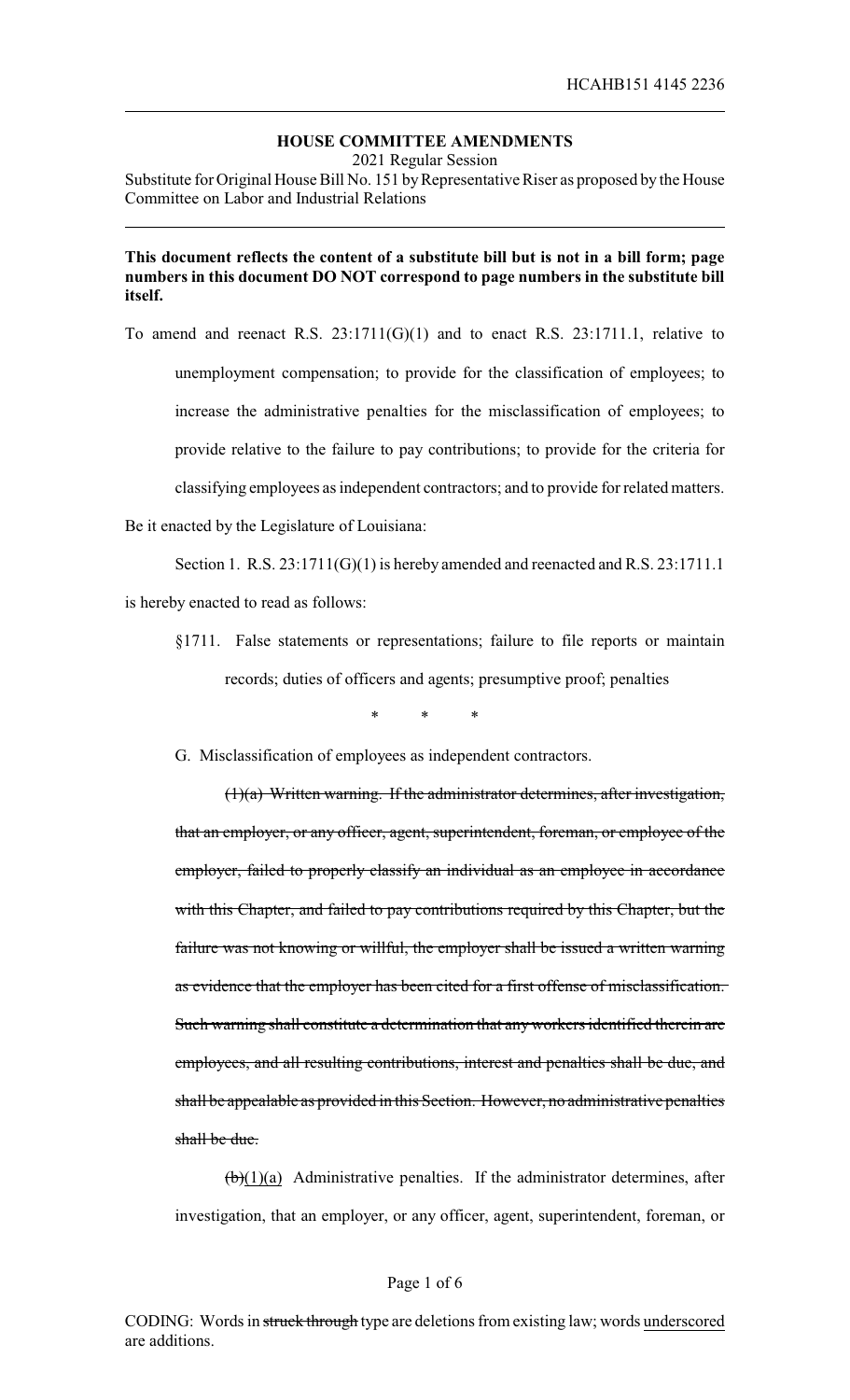employee of the employer, after June 30, 2013, and subsequent to the issuance of a written warning, failed to properly classify an individual as an employee and failed to pay contributions in accordance with this Chapter, then, in addition to any contributions, interest, and penalties otherwise due, the administrator may assess an administrative penalty of not more than two hundred fifty five hundred dollars per each such individual. If the employer becomes compliant within sixty days of the citation, the penalty shall be waived.

(b) After the first offense, the administrator shall assess an administrative penalty of one thousand dollars per individual misclassified.

(c) Thereafter, any such failure by an employer to properly classify an individual as an employee and pay contributions due shall be subject to an administrative penalty of not more than five hundred two thousand five hundred dollars per each such individual. For the purpose of this Subsection, each employee so misclassified shall constitute a separate offense. In determining the amount of the administrative penalty imposed, the administrator shall consider factors including previous violations by the employer, the seriousness of the violation, the good faith of the employer, and the size of the employer's business.

(c) If, after an employer has been issued a written warning and is subsequently found, on two or more separate occasions, to have failed to properly classify an individual as an employee, the employer may also be subject to an additional fine of not less than one hundred dollars nor more than one thousand dollars, or imprisoned for not less than thirty days nor more than ninety days, or both. For the purpose of this Subsection, each employee so misclassified shall constitute a separate offense.

(d) No such determination shall be final or effective, and no resulting administrative penalty shall be assessed, unless the administrator first provides the employer with written notification by certified mail of the determination, including the amount of the proposed contributions, interest, and penalties determined to be due and of the opportunity to request a fair hearing, of which a record shall be made within thirty days of the mailing of such notice. The hearing request may be made

#### Page 2 of 6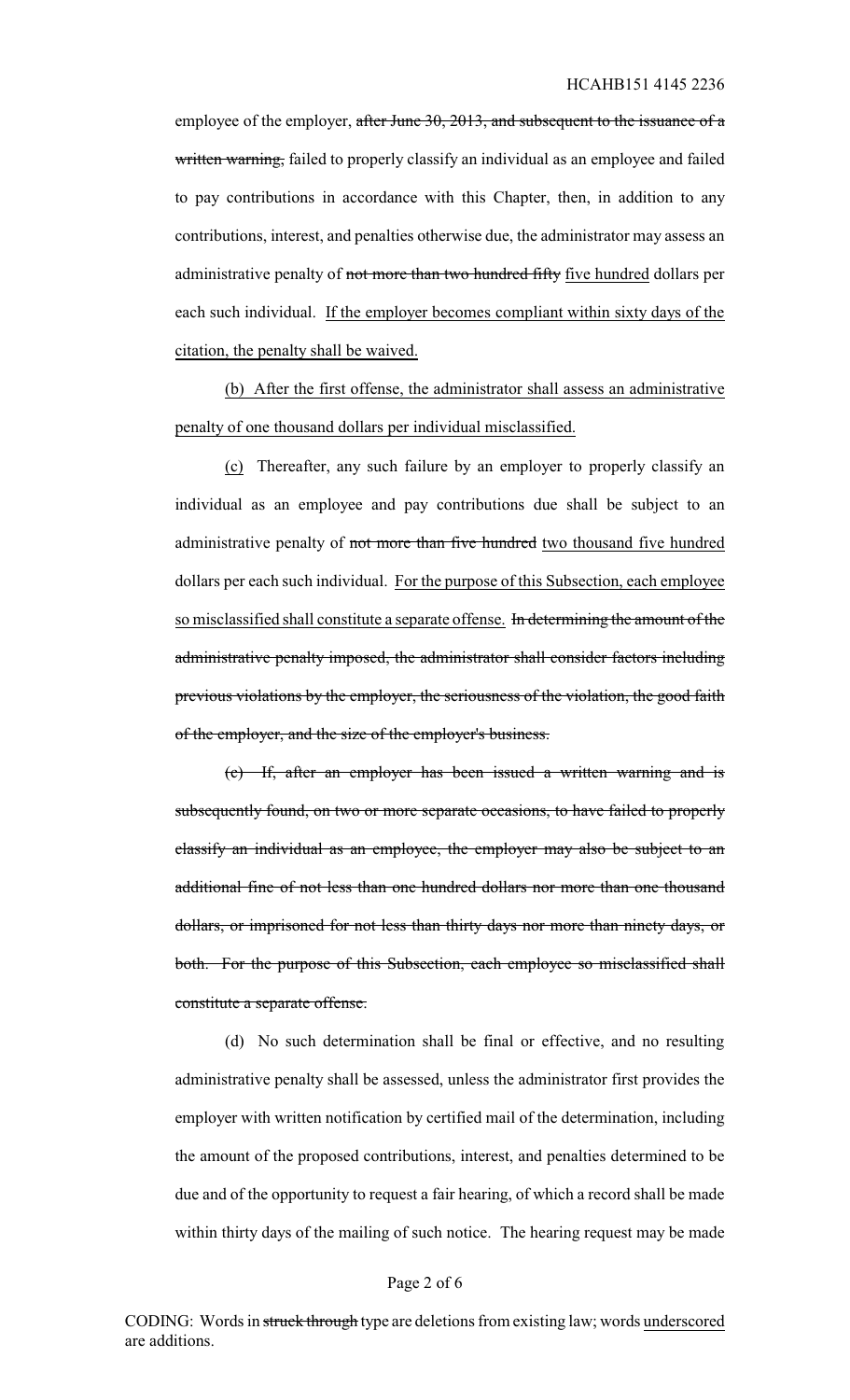by mail, as evidenced by the official postmarked date, or by otherwise timely delivering such appeal. If the employer does not request a hearing within the thirtyday period the determination shall become final and effective, and the contributions, interest, and penalties due shall be assessed.

(e) All administrative penalties assessed pursuant to this Section shall be deposited into the state's unemployment trust fund.

\* \* \*

§1711.1 Classification of employees as independent contractor

A.(1) For the purpose of this Section, an independent contractor means any person or organization including a sole proprietor, partnership, limited liability company, corporation, or other entity that undertakes orally or in writing, to perform services for or in connection with another party in a manner consistent with the requirements of this Chapter.

(2) There shall be a rebuttable presumption of an independent contractor relationship with the contracting party for whom the independent contractor performs work, if an individual or entity meets at least seven of the following criteria:

(a) The individual or entity operates an independent business that provides services for or in connection with the contracting party.

(b) The individual or entity represents the provided services as selfemployment available to others, including through the use of a platform application to obtain work opportunities or as a lead generation service.

(c) The individual or entity accepts responsibility for all tax liability associated with payments received from or through the contracting party.

(d) The individual or entity is responsible for obtaining and maintaining any required registration, licenses, or other authorization necessary for the legal performance of the services rendered by him as the contractor.

(e) The individual or entity is not insured under the contracting party's health insurance or workers' compensation insurance coverages and is not covered for unemployment insurance benefits.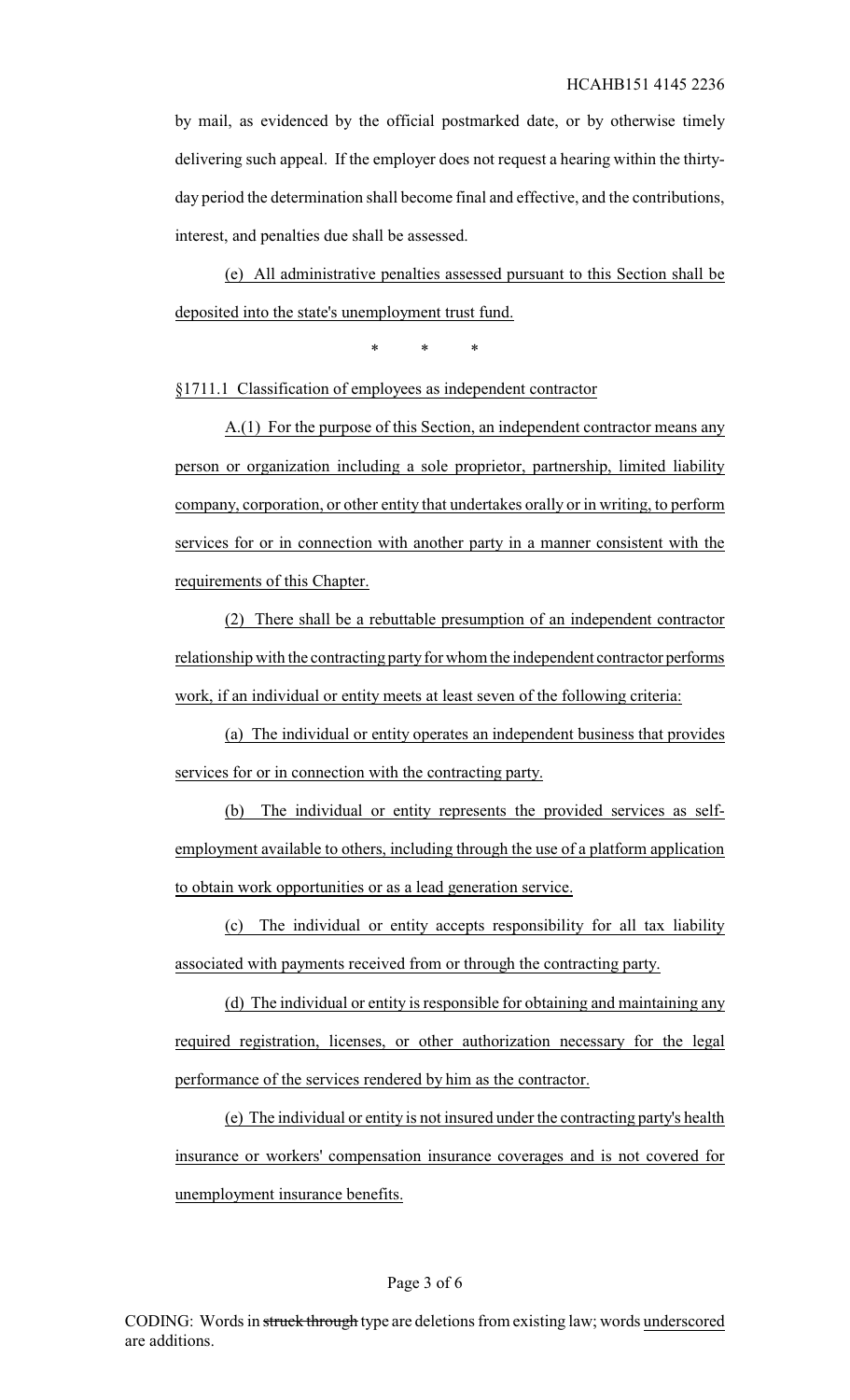(f) The individual or entity has the right to accept or decline requests for services by or through the contracting party and is able to perform services for or through other parties or can accept work from and perform work for other businesses and individuals besides the contracting party even if the individual voluntarily chooses not to exercise this right or is temporarily restricted from doing so.

(g) The contracting party does not direct or oversee the performance, methods, or processes the individual or entity uses to perform services.

(h) The contracting party has the right to impose quality standards or a deadline for completion of services performed, or both, but the individual or entity determines the days worked and the time periods of work.

(i) The individual or entity furnishes the major tools or items of equipment needed to perform the work.

(j) The individual or entity is paid a fixed or contract rate for the work performed and the contracting party does not pay the individual or entity a salary or wages based on an hourly rate.

(k) The individual or entity is responsible for the majority of expenses incurred in performing the services, unless the expenses are reimbursed under an express provision of a written contract between the parties or the expenses reimbursed are commonly reimbursed under industry practice.

(l) The individual or entity can use assistants as deemed proper for the performance of the work and is directly responsible for supervision and compensation.

(3) Obtainment of an independent contractor certification from the state is optional and is not required to establish independent contractor status.

(4) Any contracting party or independent contractor may rely on the provisions of this Section for the purpose of establishing an employment or independent contractor relationship.

Section 2. The legislature finds and declares the following: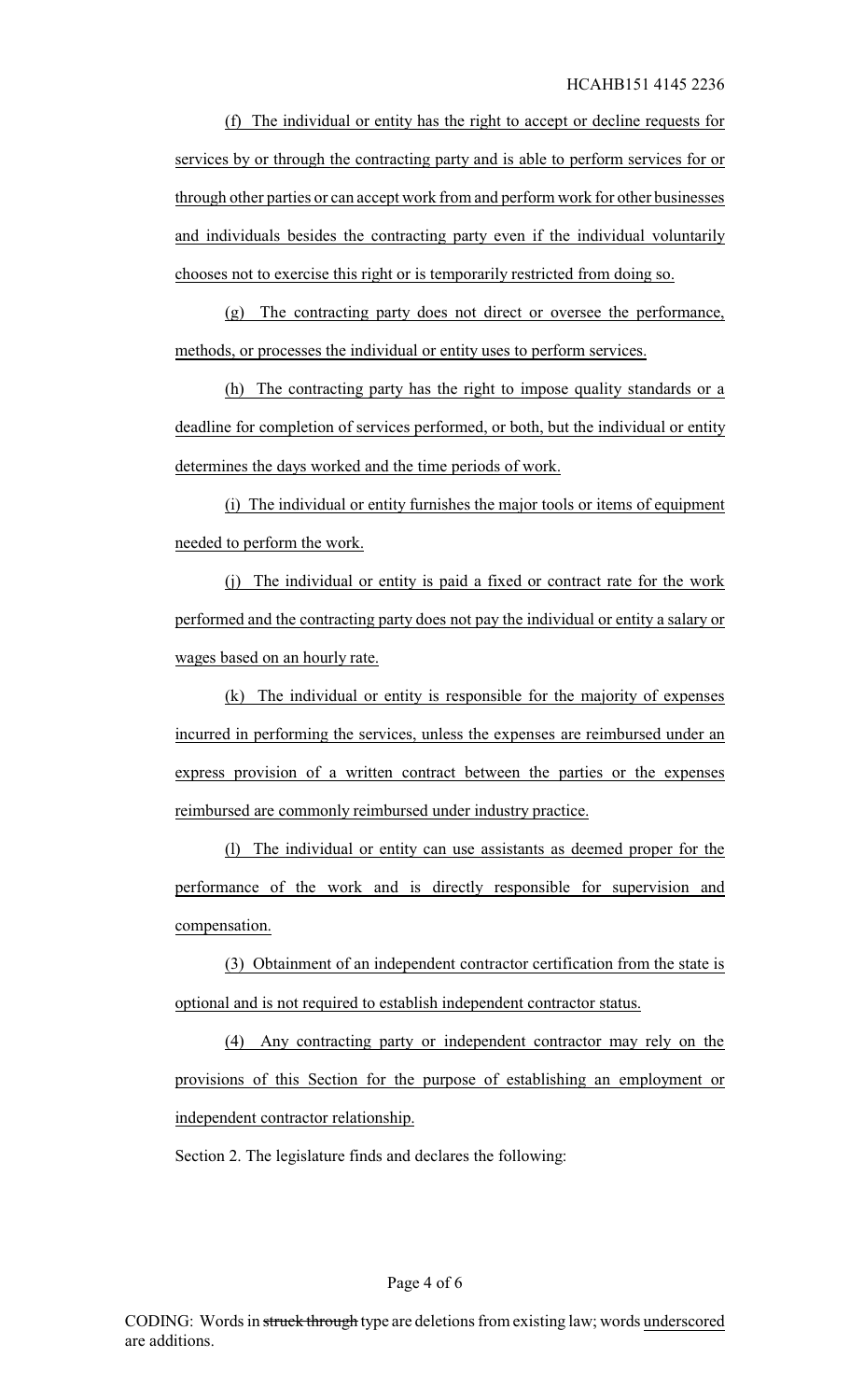(A) It is in the best interests of workers, businesses, and government entities to have

a clear and certain criteria in identifying an independent contractor relationship as compared to an employment relationship.

(B) This criteria will reduce unnecessary and costly litigation, as well as confusion

in the workforce industry, amongst agencies, and within the court systems.

(C) To this end, this Act is to ensure that employees will be properly classified as

such and afforded the legal protections and obligations that apply to that status while

workers who desire to be independent contractors know the criteria for that designation.

# DIGEST

The digest printed below was prepared by House Legislative Services. It constitutes no part of the legislative instrument. The keyword, one-liner, abstract, and digest do not constitute part of the law or proof or indicia of legislative intent. [R.S. 1:13(B) and 24:177(E)]

HB Draft 2021 Regular Session

**Abstract:** Provides for the misclassification of employees and a criteria for classifying employees.

Present law provides that if, after an investigation, the administrator determines that an employer, or any officer, agent, superintendent, foreman, or employee of the employer, failed to properly classify an individual as an employee and failed to pay contributions and that failure was not knowingly or willfully, the employer will be issued a written warning. Present law further provides that the written warning shall constitute as evidence that the employer has been cited for a first offense for misclassification.

Proposed law repeals present law.

Present law provides that the administrator may assess an administrative penalty of not more than \$250 per each employer who has misclassified an employee and failed to pay contributions.

Proposed law changes the administrative penalty amount from \$250 to \$500 dollars.

Proposed law provides that after the first offense, the administrator shall assess an administrative penalty of \$1,000 per each individual that is misclassifed.

Present law provides that an employer who fails to properly classify an individual as an employee and pay contributions, shall be subject to an administrative penalty of not more than \$500 dollars.

Proposed law changes the administrative penalty amount from \$500 to \$2,500.

Present law provides that after an employer has been issued a written warning and is subsequently found, on two or more separate occasions, to have still misclassify an employee, the employer may also be subject to an additional fine of not less than \$100 and nor more than \$1,000, or be imprisoned for not less than 30 days and nor more than 90 days, or both.

Proposed law repeals present law.

# Page 5 of 6

CODING: Words in struck through type are deletions from existing law; words underscored are additions.